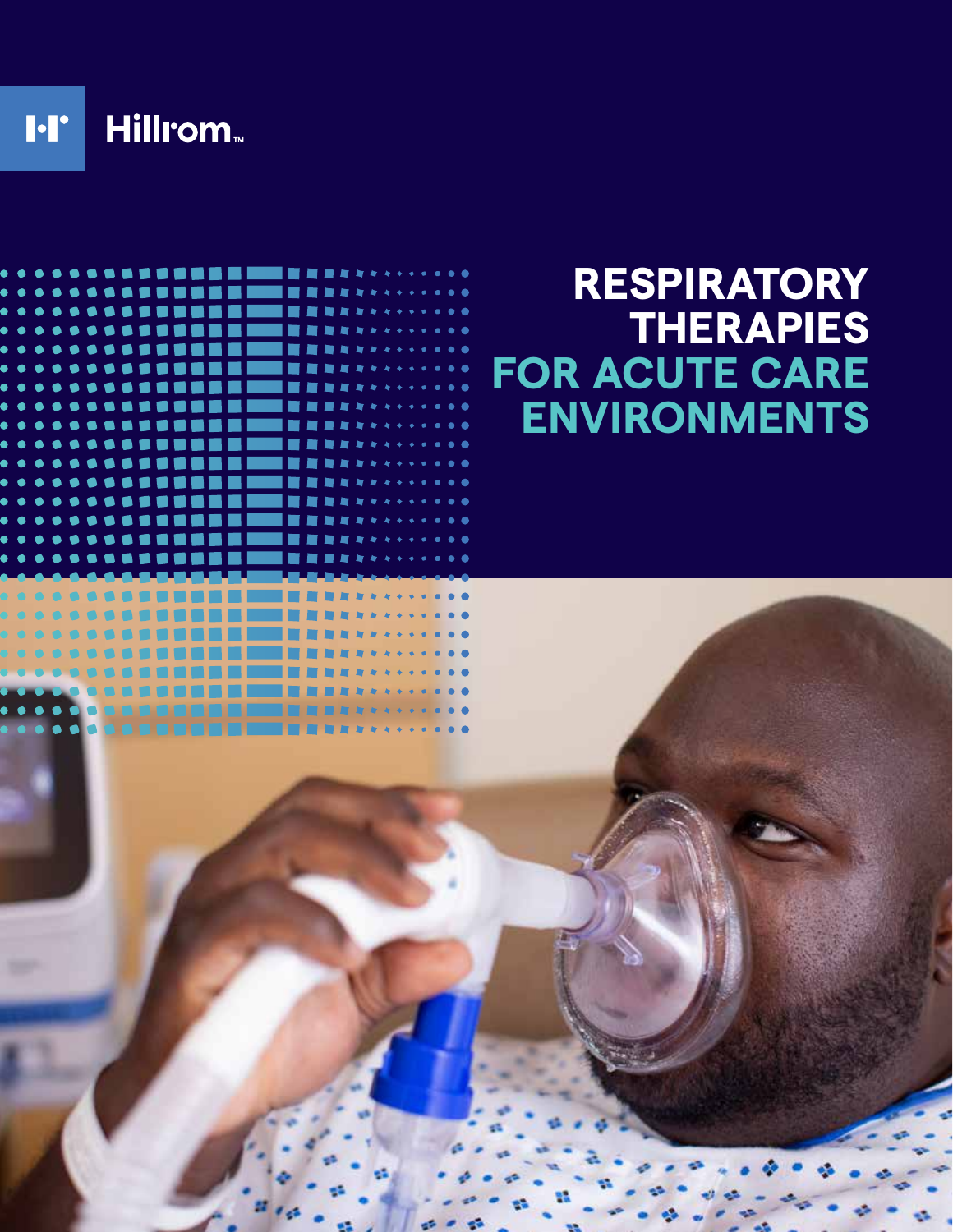





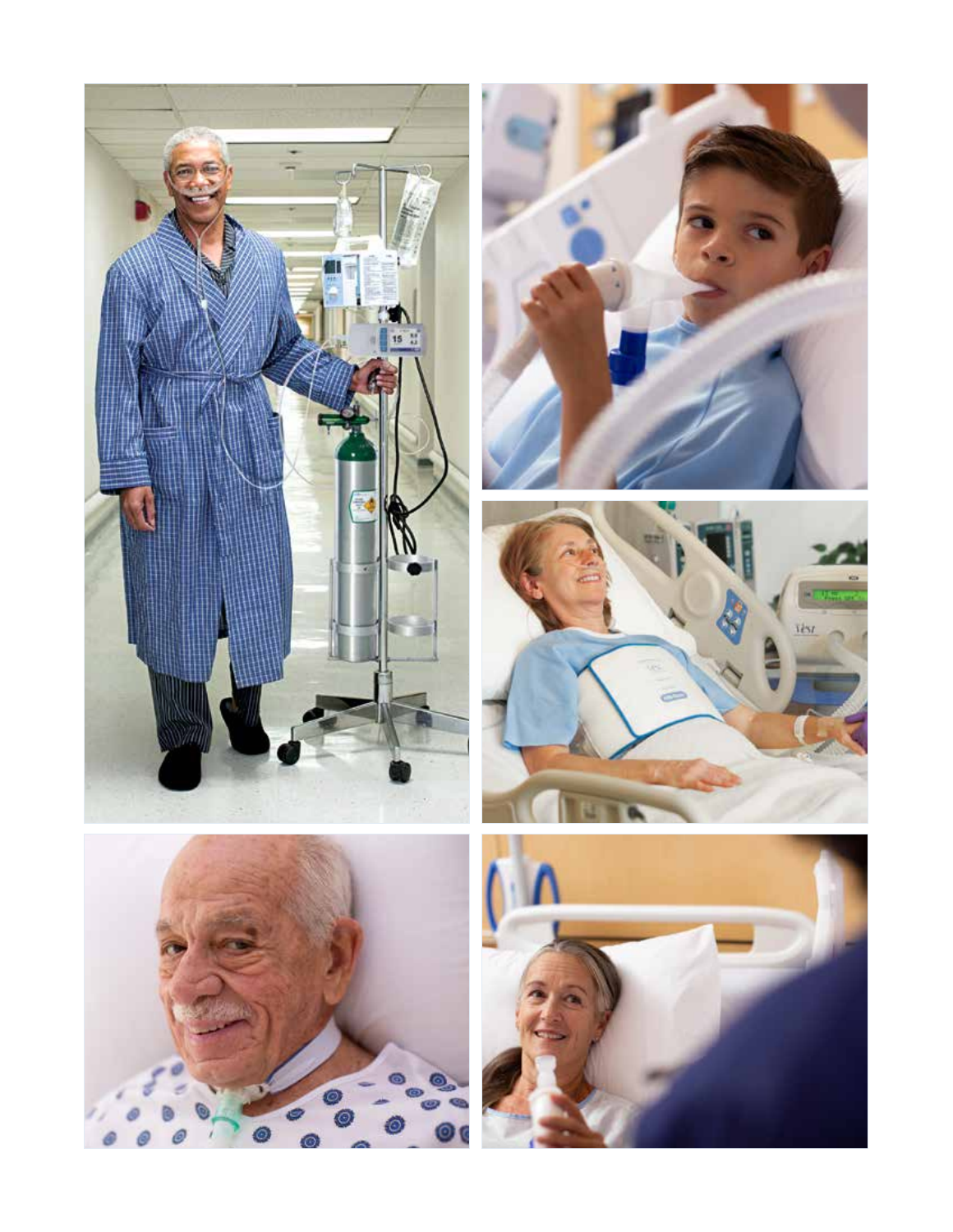# **HELPING ACUTE PATIENTS BREATHE EASIER**

Every day, you see patients with respiratory issues. Their conditions vary widely, their needs are complex, and treating them can be challenging. At Hillrom, helping you help them is our passion. Our portfolio of demonstrated effective therapies, from airway clearance to noninvasive ventilation, is designed to meet the needs of a wide range of hospital patients, helping accelerate recovery and support continuity of care at home.

## **PATIENT POPULATIONS**

- . Pneumonia
- . Pulmonary insufficiency
- . Cerebral palsy
- . Respiratory failure
- . Atelectasis
- . Post-operative
- . COPD
- . Trauma
- . Neuromuscular diseases
- . Cystic fibrosis (CF)
- . Bronchiectasis (BE)
- . Burn
- . Spinal cord injury (SCI)
- . Stroke
- . Transplant

# **HOSPITAL DEPARTMENTS**

- . Emergency
- . ICU
- . Medical/Surgical
- . Specialty ICU
- . Pediatrics
- . Bariatrics
- . Intermediate Care
- . CF Clinic
- . Subacute
- . Rehab
- . Burn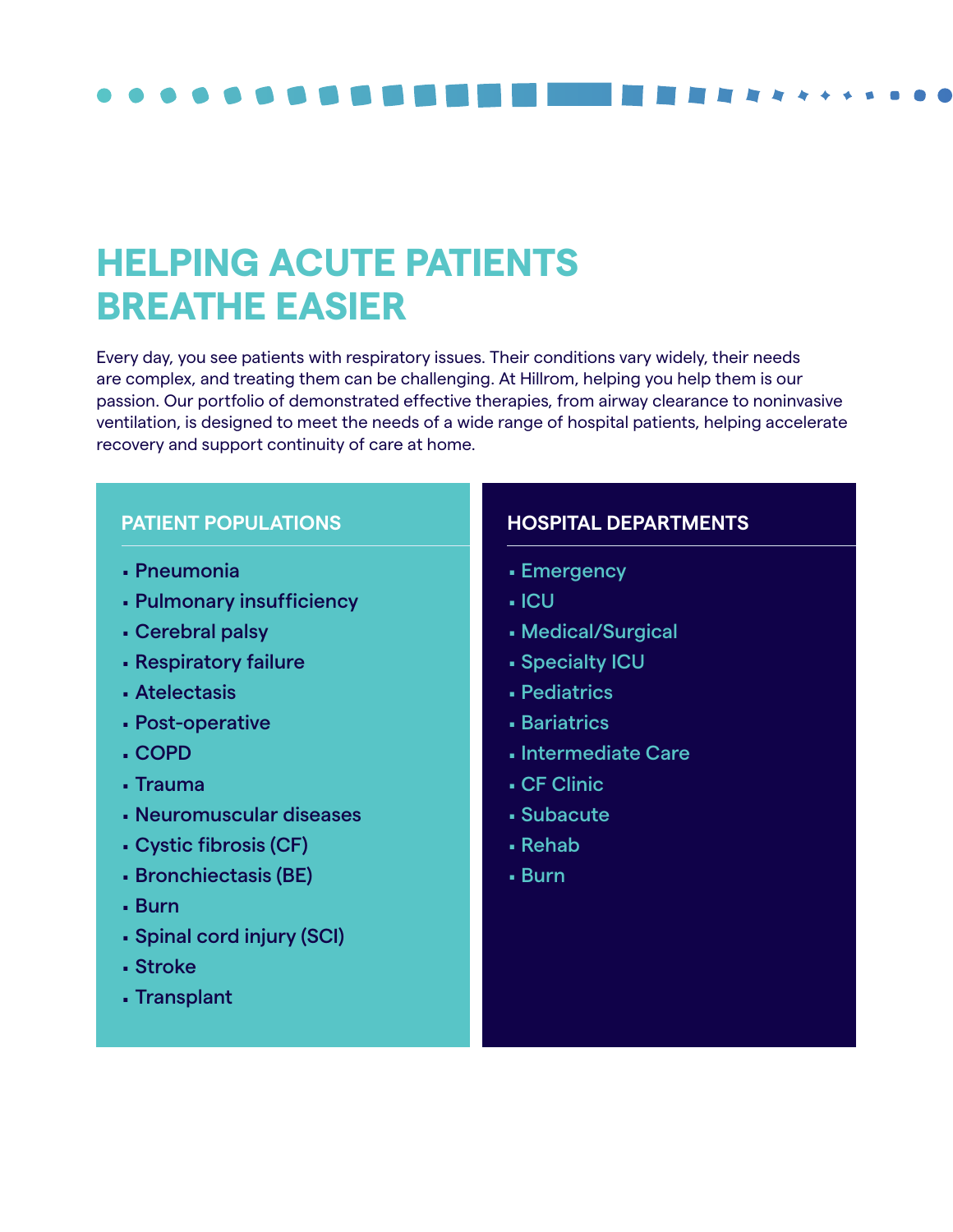# **INDUSTRY-LEADING AIRWAY CLEARANCE THERAPIES**

If patients are unable to clear mucus from their lungs it accumulates, creating an environment where bacteria can grow, causing lung infections and further damage. To help disrupt this cycle of infection and deteriorating lung function, Hillrom offers a portfolio of therapies that target the three essential processes in airway clearance: Expansion of the lungs, mobilization of secretions, and evacuation of secretions.



CPEP (Continuous Positive Expiratory Pressure) therapy expands the lungs to prevent or treat atelectasis, enabling mobilization and evacuation of secretions.

# **EXPANSION 1 EXPANSION**

CHFO (Continuous High Frequency Oscillation) and HFCWO (High Frequency Chest Wall Oscillation) therapies use continuous pulses of positive pressure to loosen and mobilize secretions to the large airways.

MIE (Mechanical Insufflation/Exsufflation) therapy simulates a cough to evacuate secretions from the large airways.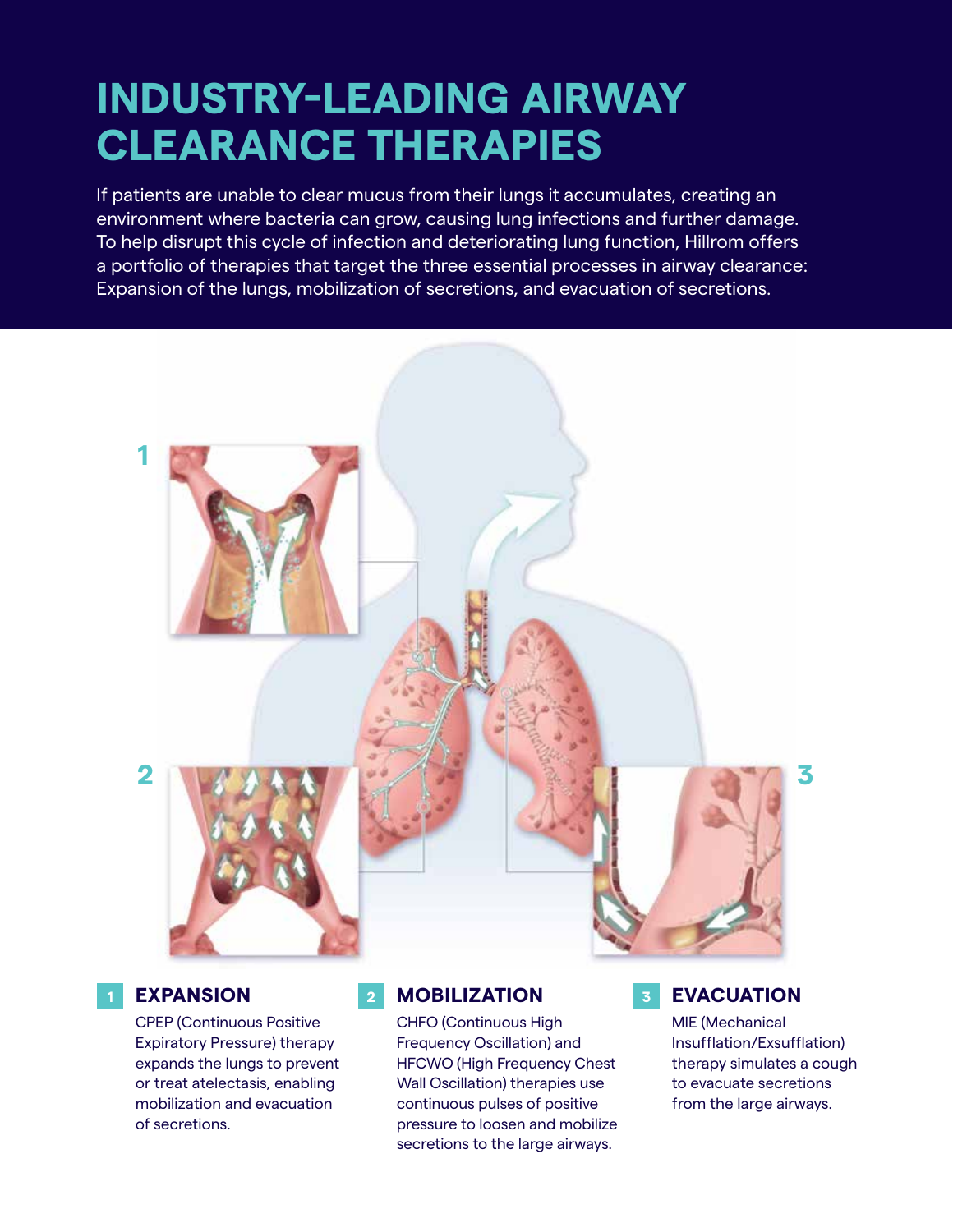## **THE VOLARA™ SYSTEM**

### Oscillation and Lung Expansion

#### **Expansion and mobilization, with aerosol delivery**

Highly efficient 3-in-1 OLE therapy that combines CPEP, CHFO and aerosol delivery. Can be used with a mouthpiece, mask or tracheostomy.

### **APPLICATIONS**

- **Lung expansion therapy**
- Lung expansion therapy<br>• Prevention and treatment of pulmonary atelectasis **Prevention and treatment**<br>**Mobilization of secretions**
- Mobilization of secretions<br>• Aerosol medication delivery
- 
- . Supplemental oxygen delivery when used with oxygen supply



## **THE VEST® MODEL 205**

#### Airway Clearance System

#### **Mobilization therapy, designed for acute care settings**

Delivers HFCWO therapy to mobilize secretions to the large airways, where they can be evacuated by coughing or suctioning.

#### **APPLICATIONS**

- . Secretion mobilization for patients with:
	- Evidence or suggestion of retained secretions
	- Difficulty with secretion clearance
- . Collection of secretions for diagnostic evaluation



## **THE SYNCLARA™ COUGH SYSTEM**

### **Evacuation of secretions, with indivualized cough simulation therapy**

Delivers MIE therapy with design enhancements for individualization and improved patient comfort. Can be used with a mouthpiece, mask or tracheostomy.

#### **APPLICATIONS**

. Secretion evacuation for patients who are unable to cough or clear secretions effectively from upper airways, due to reduced peak cough expiratory flow or respiratory muscle weakness. The Synclara Cough System is intended to deliver therapy to the population of pediatric to adult patients in the acute care setting.

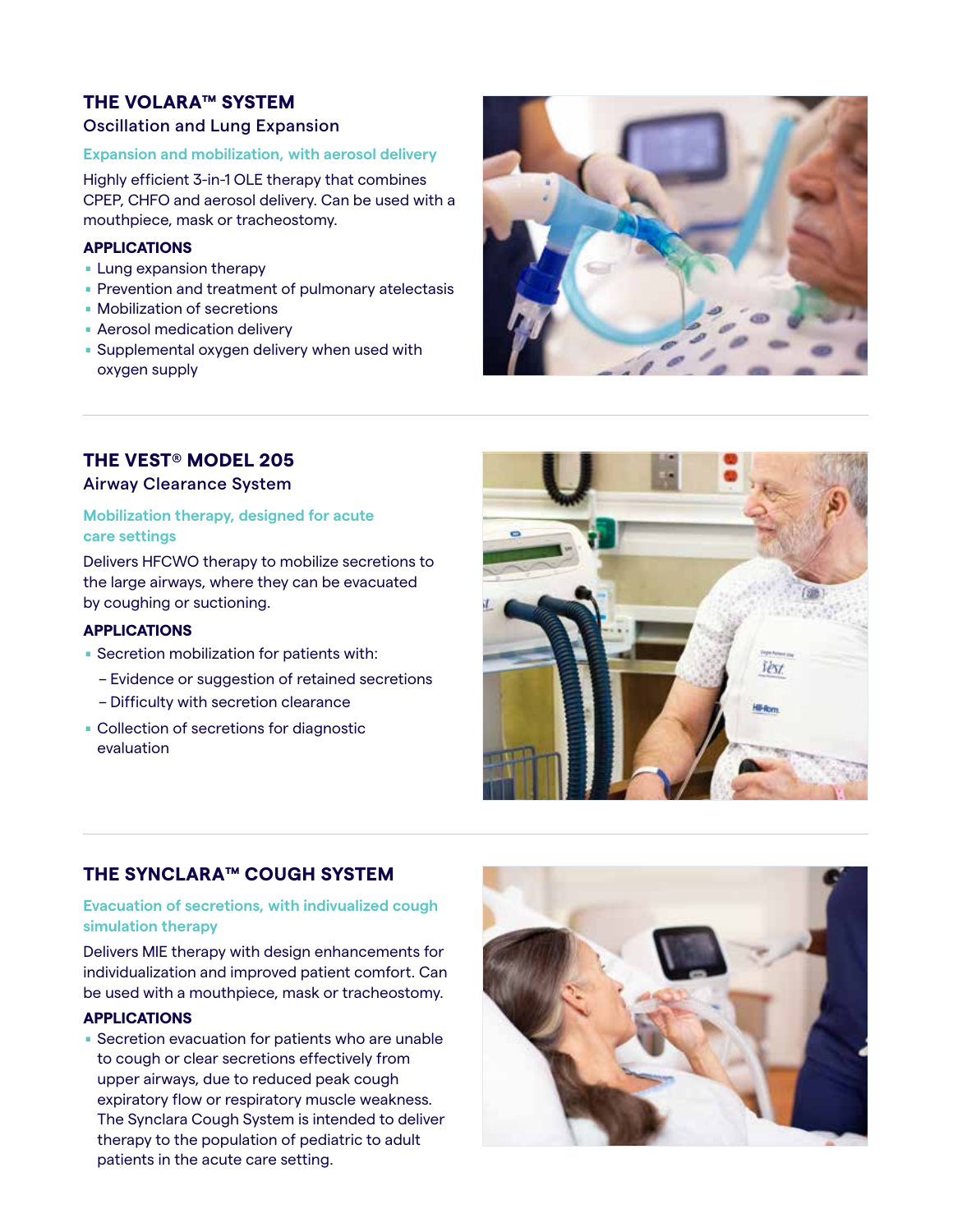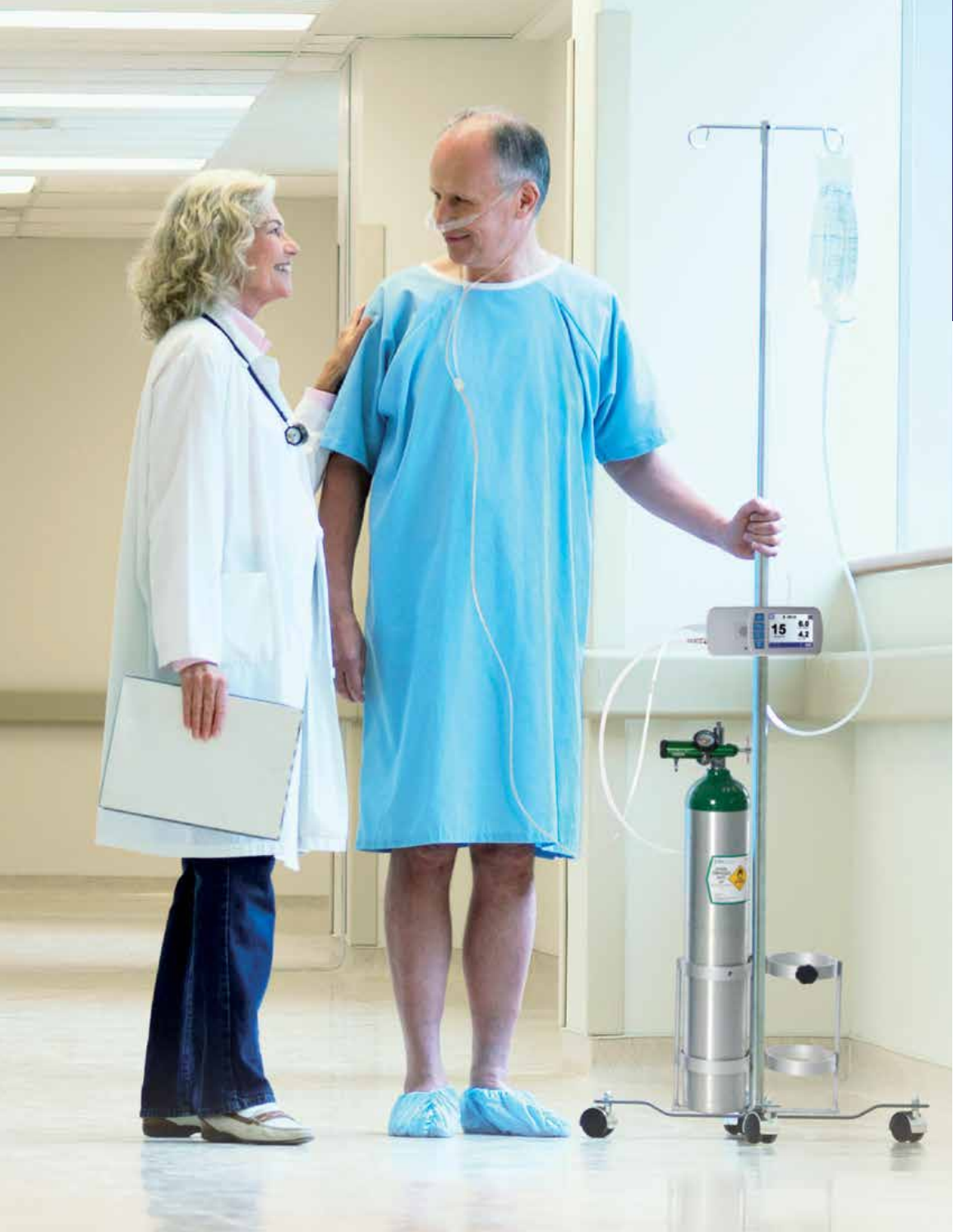# **LIFE2000® SYSTEM: VENTILATION WITH TRUE MOBILITY**

An innovative non-invasive option for patients who have progressed beyond urgent or mechanical intervention, the Life2000 Ventilation System is a wearable ventilator designed to facilitate ambulation.

- . 1-pound unit, designed for mobility
- . Supports early mobility milestones—sitting, standing, walking
- . Facilitates progress from higher to lower acuity settings
- . Mask-free interface enhances patient comfort
- Proprietary Proportional Open Ventilation<sup>®</sup> (POV®) technology provides needed volume without the drawbacks of a mask
- **For use in hospital and at home**





# **INDUSTRY-LEADING SUPPORT**

All Hillrom products come equipped with the signature support Hillrom is known for. We partner with you to customize your therapies, and provide the resources you need to get the best possible outcomes for your patients.

- . Personalized in-service training
- **Personalized in-ser**<br>Therapy evaluation
- **Therapy evaluation<br>• Continuing Education courses**
- Continuing Education courses<br>- Network of like-minded clinicians
- ..<br>• Baseline therapy guidelines
- Baseline t<br>■ Protocols
- **Protocols<br>Customized return on investment analysis**